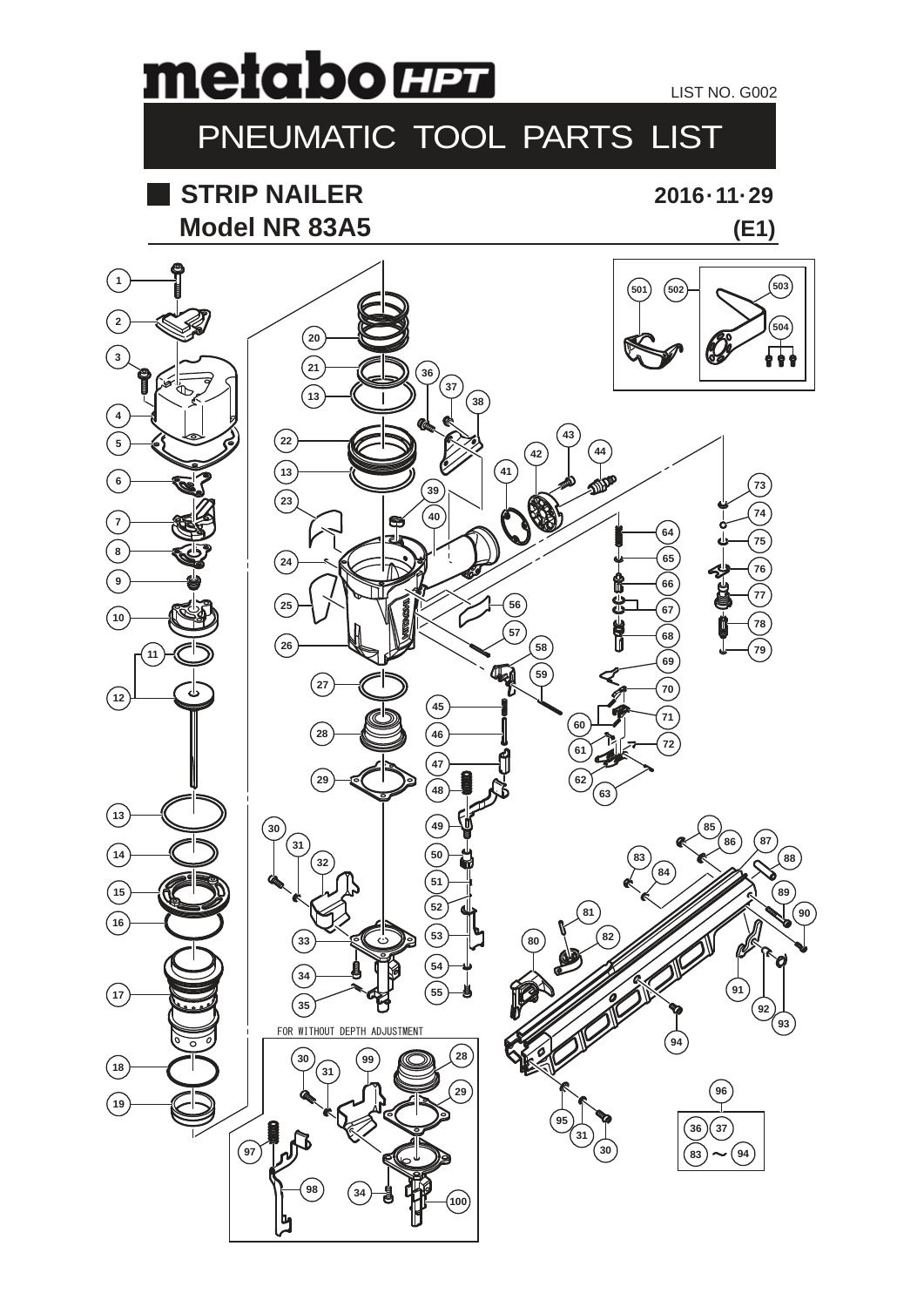| <b>PARTS</b><br><b>NR 83A5</b> |                 |                                            |                |                                |  |  |
|--------------------------------|-----------------|--------------------------------------------|----------------|--------------------------------|--|--|
| ITEM<br>No.                    | <b>CODE NO.</b> | <b>DESCRIPTION</b>                         | NO.<br>USED    | <b>REMARKS</b>                 |  |  |
| 1                              | 883509          | HEX. SOCKET HD. BOLT (W/FLANGE) M6 X 45    | 3              |                                |  |  |
| 2                              | 877330          | <b>TOP COVER</b>                           | 1              |                                |  |  |
| 3                              | 883507          | HEX. SOCKET HD. BOLT (W/SP.WASHER) M6 X 25 | 4              |                                |  |  |
| 4                              | 877324          | <b>EXHAUST COVER</b>                       | 1              |                                |  |  |
| 5                              | 877325          | <b>GASKET (B)</b>                          | 1              |                                |  |  |
| 6                              | 877329          | <b>GASKET (F)</b>                          | 1              |                                |  |  |
| 7                              | 877328          | <b>EXHAUST PIECE</b>                       | 1              |                                |  |  |
| 8                              | 877854          | <b>GASKET (C)</b>                          | 1              |                                |  |  |
| 9                              | 887774          | <b>EXHAUST VALVE</b>                       | 1              |                                |  |  |
| 10                             | 877307          | <b>HEAD CAP AND GASKET SET</b>             | 1              | <b>INCLUD.8</b>                |  |  |
| 11                             | 877368          | <b>O-RING (1AP-48)</b>                     | 1              |                                |  |  |
| 12                             | 885915          | <b>PISTON ASS'Y</b>                        | 1              | INCLUD.11                      |  |  |
| 13                             | 889112          | <b>O-RING</b>                              | 3              |                                |  |  |
| 14                             | 877312          | <b>CYLINDER O-RING (I.D 63.1)</b>          | 1              |                                |  |  |
| 15                             | 877318          | <b>CYLINDER PLATE</b>                      | 1              |                                |  |  |
| 16                             | 877313          | <b>CYLINDER O-RING (I.D 79.3)</b>          | 1              |                                |  |  |
| 17                             | 889086          | <b>CYLINDER</b>                            | 1              |                                |  |  |
| 18                             | 877314          | CYLINDER O-RING (I.D 69.3)                 | 1              |                                |  |  |
| 19                             | 886483          | <b>CYLINDER RING</b>                       | 1              |                                |  |  |
| 20                             | 877321          | <b>CYLINDER SPRING</b>                     | 1              |                                |  |  |
| 21                             | 877322          | <b>BASE WASHER</b>                         | 1              |                                |  |  |
| 22                             | 889087          | <b>CYLINDER GUIDE</b>                      | 1              |                                |  |  |
| 23                             | 889107          | <b>LABEL</b>                               | 1              |                                |  |  |
| 24                             | 883405          | O-RING (I.D 1.8)                           | 1              |                                |  |  |
| 25                             | 889106          | <b>WARNING LABEL</b>                       | 1              |                                |  |  |
| 26                             | 889085          | <b>BODY ASS'Y</b>                          | 1              | <b>INCLUD.40</b>               |  |  |
| 27                             | 877315          | <b>CYLINDER O-RING (I.D 63.9)</b>          | 1              |                                |  |  |
| 28                             | 883511          | <b>PISTON BUMPER (B)</b>                   | 1              |                                |  |  |
| 29                             | 877334          | <b>GASKET (A)</b>                          | 1              |                                |  |  |
| 30                             | 888245          | NYLOCK HEX. SOCKET HD. BOLT M6 X 18        | 2              |                                |  |  |
| 31                             | 949455          | <b>SPRING WASHER M6 (10 PCS.)</b>          | $\overline{2}$ |                                |  |  |
| *<br>32                        | 884061          | <b>GUARD (A)</b>                           | 1              | FOR WITH DEPTH ADJUSTMENT TYPE |  |  |
| *<br>33                        | 889108          | NOSE (P1)                                  | 1              | FOR WITH DEPTH ADJUSTMENT TYPE |  |  |
| 34                             | 883492          | NYLOCK HEX. SOCKET HD. BOLT M8 X 22        | 4              |                                |  |  |
| *<br>35                        | 949518          | <b>ROLL PIN D3 X 18 (10 PCS.)</b>          | 1              | FOR WITH DEPTH ADJUSTMENT TYPE |  |  |
| 36                             | 883505          | NYLOCK BOLT (W/FLANGE) M8 X 16             | 1              |                                |  |  |
| 37                             | 888796          | <b>NYLON NUT M6</b>                        | 2              |                                |  |  |
| 38                             | 884066          | <b>HANDLE ARM (B)</b>                      | 1              |                                |  |  |
| 39                             | 877327          | <b>GASKET (G)</b>                          | 1              |                                |  |  |
| 40                             |                 | <b>GRIP RUBBER</b>                         | 1              | SUPPLIED WITH ITEM NO.601,602  |  |  |
| 41                             | 889080          | <b>GASKET (H)</b>                          | 1              |                                |  |  |
| 42                             | 889079          | CAP (B)                                    | 1              |                                |  |  |
| 43                             | 949658          | HEX. SOCKET HD. BOLT M5 X 18 (10 PCS.)     | 3              |                                |  |  |
| 44                             | 887863          | AIR PLUG NPT 3/8                           | 1              |                                |  |  |
| 45                             | 889103          | <b>PLUNGER (B) SPRING</b>                  | 1              |                                |  |  |
| 46                             | 889102          | PLUNGER (B)                                | 1              |                                |  |  |
| 47                             | 889099          | <b>PUSHING LEVER (C)</b>                   | 1              |                                |  |  |
| *<br>48                        | 884067          | <b>SPRING</b>                              | 1              | FOR WITH DEPTH ADJUSTMENT TYPE |  |  |
| 49                             | 889101          | <b>PUSHING LEVER (B)</b>                   | 1              | FOR WITH DEPTH ADJUSTMENT TYPE |  |  |
| 50                             | 326799          | <b>ADJUSTER</b>                            | 1              | FOR WITH DEPTH ADJUSTMENT TYPE |  |  |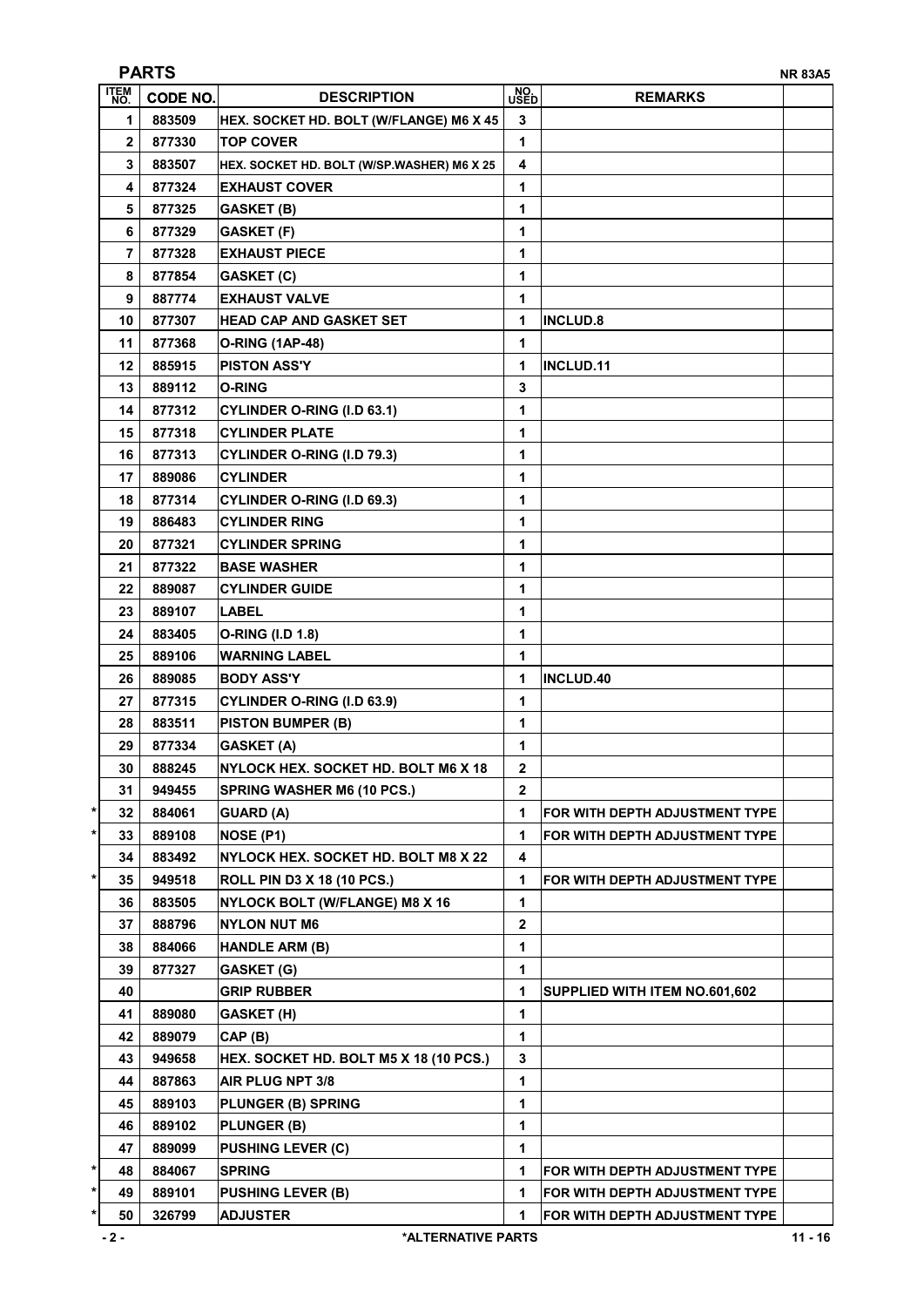| <b>PARTS</b><br><b>NR 83A5</b> |                             |                                        |              |                                   |  |
|--------------------------------|-----------------------------|----------------------------------------|--------------|-----------------------------------|--|
| <b>ITEM</b><br>NO.             | <b>CODE NO.</b>             | <b>DESCRIPTION</b>                     | NO.<br>USED  | <b>REMARKS</b>                    |  |
| $\star$<br>51                  | 880175                      | <b>ADJUSTER SPRING</b>                 | $\mathbf{2}$ | FOR WITH DEPTH ADJUSTMENT TYPE    |  |
| $\star$<br>52                  | 959148                      | <b>STEEL BALL D3.175 (10 PCS.)</b>     | 2            | FOR WITH DEPTH ADJUSTMENT TYPE    |  |
| $\star$<br>53                  | 888256                      | <b>PUSHING LEVER (A)</b>               | 1            | FOR WITH DEPTH ADJUSTMENT TYPE    |  |
| $\star$<br>54                  | 880081                      | <b>WASHER</b>                          | 1            | FOR WITH DEPTH ADJUSTMENT TYPE    |  |
| $\star$<br>55                  | 888792                      | <b>HEX. SOCKET HD. BOLT M6 X 12</b>    | 1            | FOR WITH DEPTH ADJUSTMENT TYPE    |  |
| 56                             |                             | <b>NAME PLATE</b>                      | 1            |                                   |  |
| 57                             | 889096                      | TRIGGER PIN                            | 1            |                                   |  |
| 58                             | 889100                      | <b>VALVE GUARD</b>                     | 1            |                                   |  |
| 59                             | 887852                      | ROLL PIN D3 X 45                       | 1            |                                   |  |
| 60                             | 889094                      | <b>TRIGGER ARM SPRING</b>              | 2            |                                   |  |
| 61                             | 889093                      | <b>CHANGE ROD</b>                      | 1            |                                   |  |
| 62                             | 889091                      | TRIGGER                                | 1            |                                   |  |
| 63                             | 887856                      | <b>ROLL PIN D2.5</b>                   | 1            |                                   |  |
| 64                             | 886725                      | <b>PLUNGER SPRING</b>                  | 1            |                                   |  |
| 65                             | 874436                      | O-RING (P-4)                           | 1            |                                   |  |
| 66                             | 884113                      | PLUNGER (A)                            | 1            |                                   |  |
| 67                             | 884112                      | O-RING (I.D 10.7)                      | 2            |                                   |  |
| 68                             | 889088                      | <b>VALVE BUSHING (A)</b>               | 1            |                                   |  |
| 69                             | 889089                      | <b>TRIGGER SPRING</b>                  | 1            |                                   |  |
| 70                             | 889092                      | <b>TRIGGER ARM</b>                     | 1            |                                   |  |
| 71                             | 889095                      | <b>CHANGE STOPPER</b>                  | 1            |                                   |  |
| 72                             | 889081                      | <b>LOCK PIN</b>                        | 1            |                                   |  |
| 73                             | 888151                      | <b>VALVE PACKING</b>                   | 1            |                                   |  |
| 74                             | 875645                      | <b>URETHANE BALL (C) D7.14</b>         | 1            |                                   |  |
| 75                             | 875638                      | <b>O-RING (S-12)</b>                   | 1            |                                   |  |
| 76                             | 889110                      | <b>VALVE PLATE</b>                     | 1            |                                   |  |
| 77                             | 889225                      | TRIGGER VALVE BUSHING                  | 1            |                                   |  |
| 78                             | 889098                      | <b>TRIGGER PLUNGER</b>                 | 1            |                                   |  |
| 79                             | 887840                      | O-RING                                 | 1            |                                   |  |
| 80                             | 877393Z                     | <b>NAIL FEEDER</b>                     | 1            |                                   |  |
| 81                             | 878418                      | <b>NEEDLE ROLLER</b>                   | 1            |                                   |  |
| 82                             | 878422                      | <b>RIBBON SPRING</b>                   | 1            |                                   |  |
| 83                             | 876465                      | <b>NYLON NUT M4</b>                    | 1            |                                   |  |
| 84                             | 949453                      | <b>SPRING WASHER M4 (10 PCS.)</b>      | 1            |                                   |  |
| 85                             | 877371                      | <b>NYLON NUT M5</b>                    | 1            |                                   |  |
| 86                             | 889083                      | <b>SPRING WASHER D5</b>                | 1            |                                   |  |
| 87                             | 884065                      | <b>MAGAZINE BASE</b>                   | 1            |                                   |  |
| 88                             | 876550                      | <b>SLEEVE</b>                          | 1            |                                   |  |
| 89                             | 949824                      | HEX. SOCKET HD. BOLT M5 X 45 (10 PCS.) | 1            |                                   |  |
| 90                             | 949650                      | HEX. SOCKET HD. BOLT M4 X 15 (10 PCS.) | 1            |                                   |  |
| 91                             | 877396Z                     | <b>STOP LEVER</b>                      | 1            |                                   |  |
| 92                             | 877398                      | COLLAR                                 | 1            |                                   |  |
| 93                             | 877397                      | <b>STOPPER SPRING</b>                  | 1            |                                   |  |
| 94                             | 888792                      | <b>HEX. SOCKET HD. BOLT M6 X 12</b>    | $\mathbf 2$  |                                   |  |
| 95                             | 877402                      | WASHER                                 | 1            |                                   |  |
| 96                             | 885827                      | <b>MAGAZINE ASS'Y</b>                  | 1            | INCLUD.36,37,83-94                |  |
| $\ast$<br>97                   | 884077                      | <b>SPRING (A)</b>                      | 1            | FOR WITHOUT DEPTH ADJUSTMENT TYPE |  |
| $\star$<br>98                  | 889125                      | <b>PUSHING LEVER</b>                   | 1            | FOR WITHOUT DEPTH ADJUSTMENT TYPE |  |
| $\star$<br>99                  | 884075                      | <b>GUARD</b>                           | 1            | FOR WITHOUT DEPTH ADJUSTMENT TYPE |  |
| $\star$<br>100                 | 889109                      | NOSE (P2)                              | 1            | FOR WITHOUT DEPTH ADJUSTMENT TYPE |  |
| $11 - 16$                      | $-3-$<br>*ALTERNATIVE PARTS |                                        |              |                                   |  |